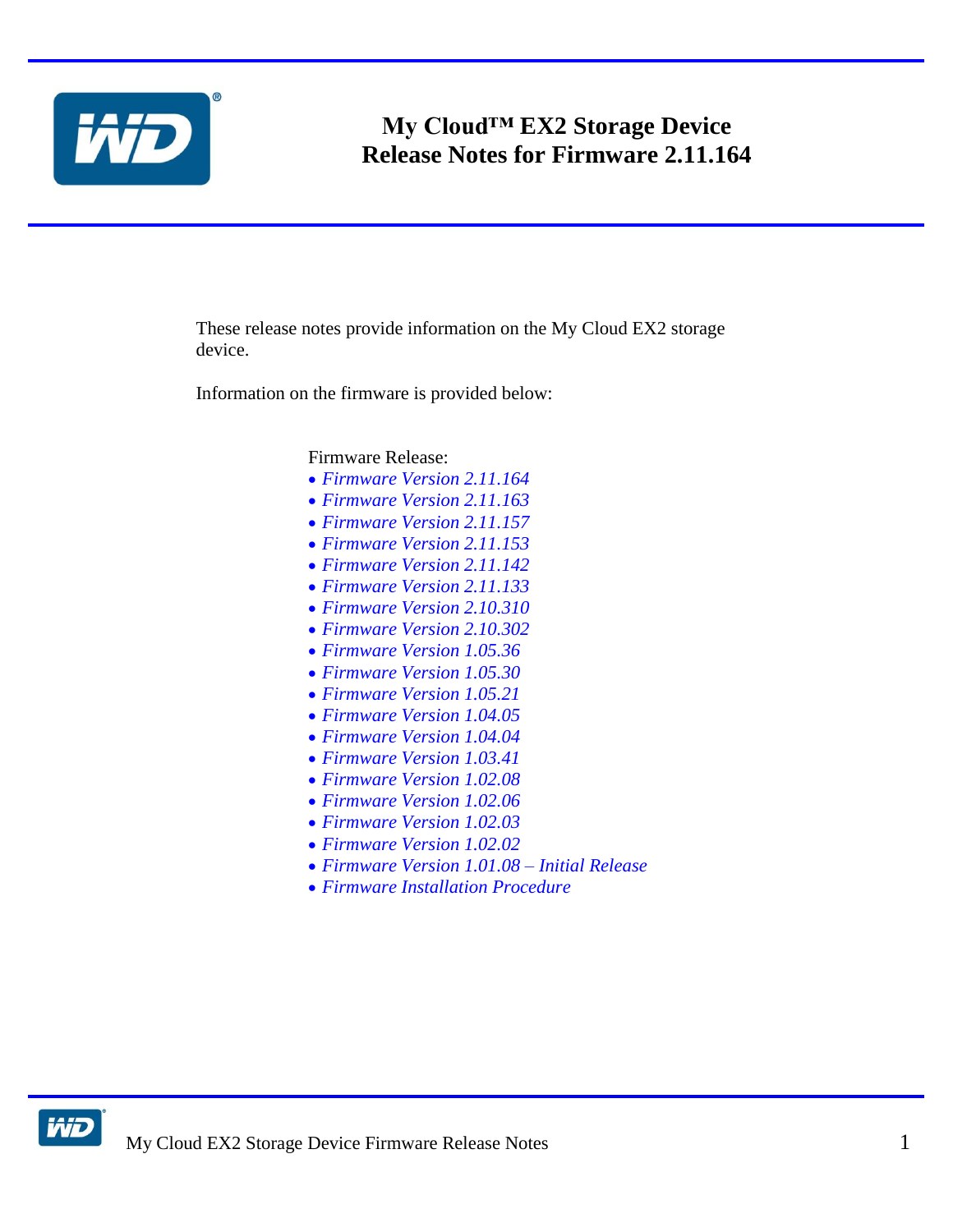### **Important:**

Before updating to the latest firmware, it is recommended that you've installed the most recent updates and service pack on your computer.

**\_\_\_\_\_\_\_\_\_\_\_\_\_\_\_\_\_\_\_\_\_\_\_\_\_\_\_\_\_\_\_\_\_\_\_\_\_\_\_\_\_\_\_\_\_\_\_\_\_\_\_\_\_\_\_\_\_\_\_\_\_\_\_\_\_\_\_\_\_\_\_\_\_\_\_\_\_**

\_\_\_\_\_\_\_\_\_\_\_\_\_\_\_\_\_\_\_\_\_\_\_\_\_\_\_\_\_\_\_\_\_\_\_\_\_\_\_\_\_\_\_\_\_\_\_\_\_\_\_\_\_\_\_\_\_\_\_\_\_\_\_\_\_\_\_\_\_\_\_\_\_\_\_\_

- For **Windows**®**,** go to the **Start** menu and select **Windows Update**
- For **Mac**®**,** go to the **Apple**® menu and select **Software Update**

# Firmware Version 2.11.164 (03/30/2017)

## **Resolved Issues:**

- Resolved issue of unable to toggle ON and OFF the product improvement option.
- Resolved issue of unable to create/import multiple users and groups.
- Resolved issue of unable to open a technical support case from the dashboard.

## Firmware Version 2.11.163 (03/17/2017)

## **Resolved Issues:**

Resolved critical security vulnerabilities.

# Firmware Version 2.11.157 (12/20/2016)

## **Resolved Issues:**

- Resolved security vulnerability related to remote access.
- Improved MyCloud Cloud connectivity across MyCloud web, mobile & client apps.

# Firmware Version 2.11.153 (10/18/2016)

## **Resolved Issues:**

Resolved issue where macOS-10.12 user is unable to create a new Time Machine backup.

# Firmware Version 2.11.142 (04/04/2016)

- Resolved issue of iSCSI LUN size limited to 3 digits
- Resolved issue of device to USB backup failure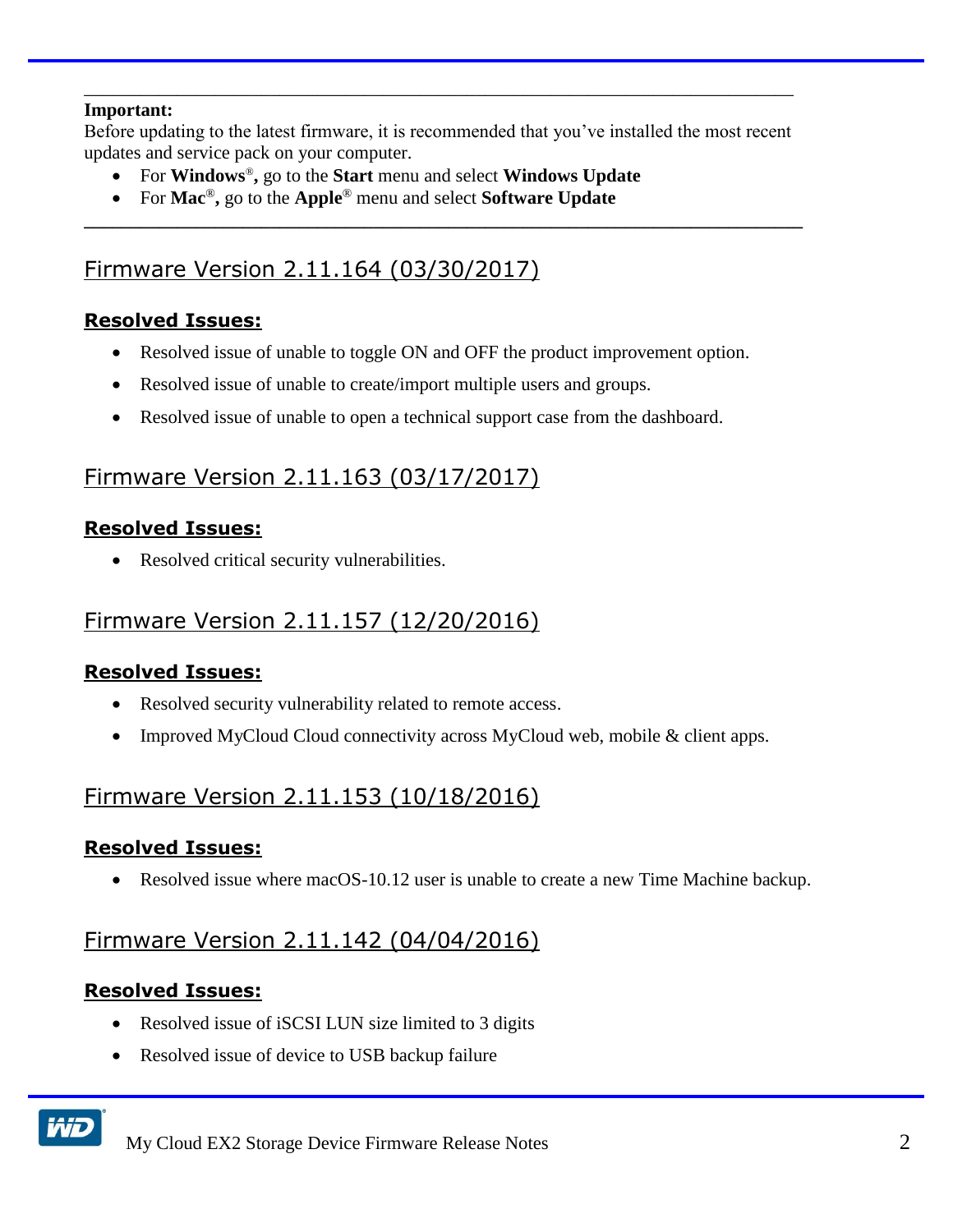• Improved analytics logging support

# Firmware Version 2.11.133 (01/27/2016)

- Resolved issue of unable to connect to device while syncing/uploading files from multiple clients
- Resolved issue of unable to access dashboard
- Resolved issue of media crawler crash during resizing certain images
- Resolved issue of incorrect credential message when opening dashboard after onboarding from mycloud.com
- Resolved issue of iSCSI iSNS client being OFF by default after a power outage and back online
- Resolved issue of misleading Power Supply "Failure" alert text on the WebUI
- Improved analytics logging support

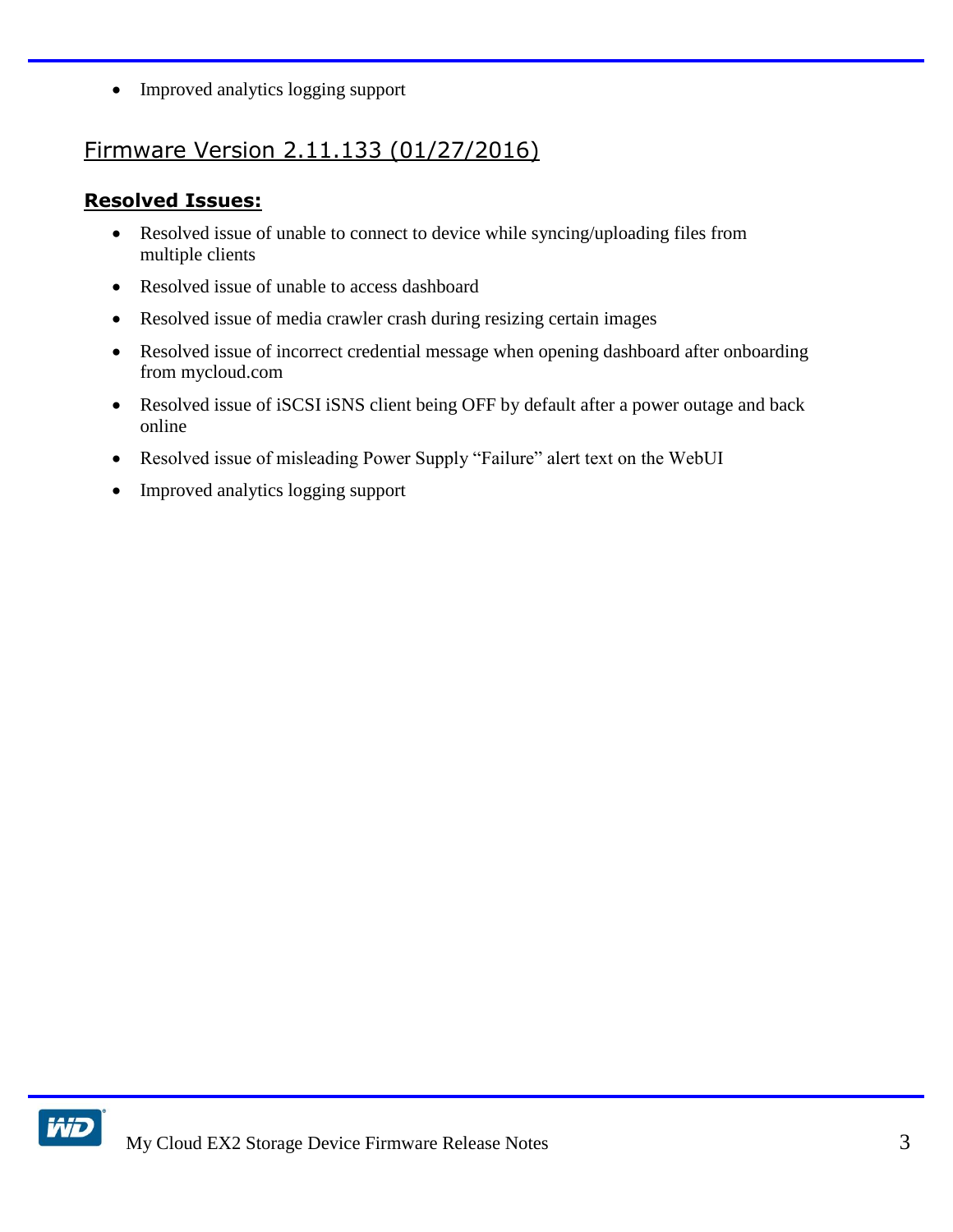# Firmware Version 02.10.310 (10/21/2015)

### **Resolved Issues:**

- Resolved issue of Network connection failure on Android after firmware update
- Resolved issue of My Cloud device unable to reconnect to the new relay servers after relay fall over
- Resolved issue of Apache fail to start due to corrupted SSL keys
- Improved analytics support

# Firmware Version 02.10.302 (9/10/2015)

- Improved security
	- Addressed known command injection, SSH default password and CSRF security vulnerabilities
	- Applied fix for Poodle security issue
- Improved Time Machine performance
- Supports My Cloud OS 3 operating software
- Supports WD Sync™ which syncs data across multiple PCs, notebooks and Mac computers
- Supports MyCloud.com web access portal and Learning Center (replacement for WD2go.com)
- Supports My Cloud mobile app with sharing and Automatic Camera Roll Backup
- Supports NAT-PMP that allows automatic port forward connection on Apple routers
- Supports Software Developer Kit (SDK) enabling enhanced app integration
- Minor bug fixes

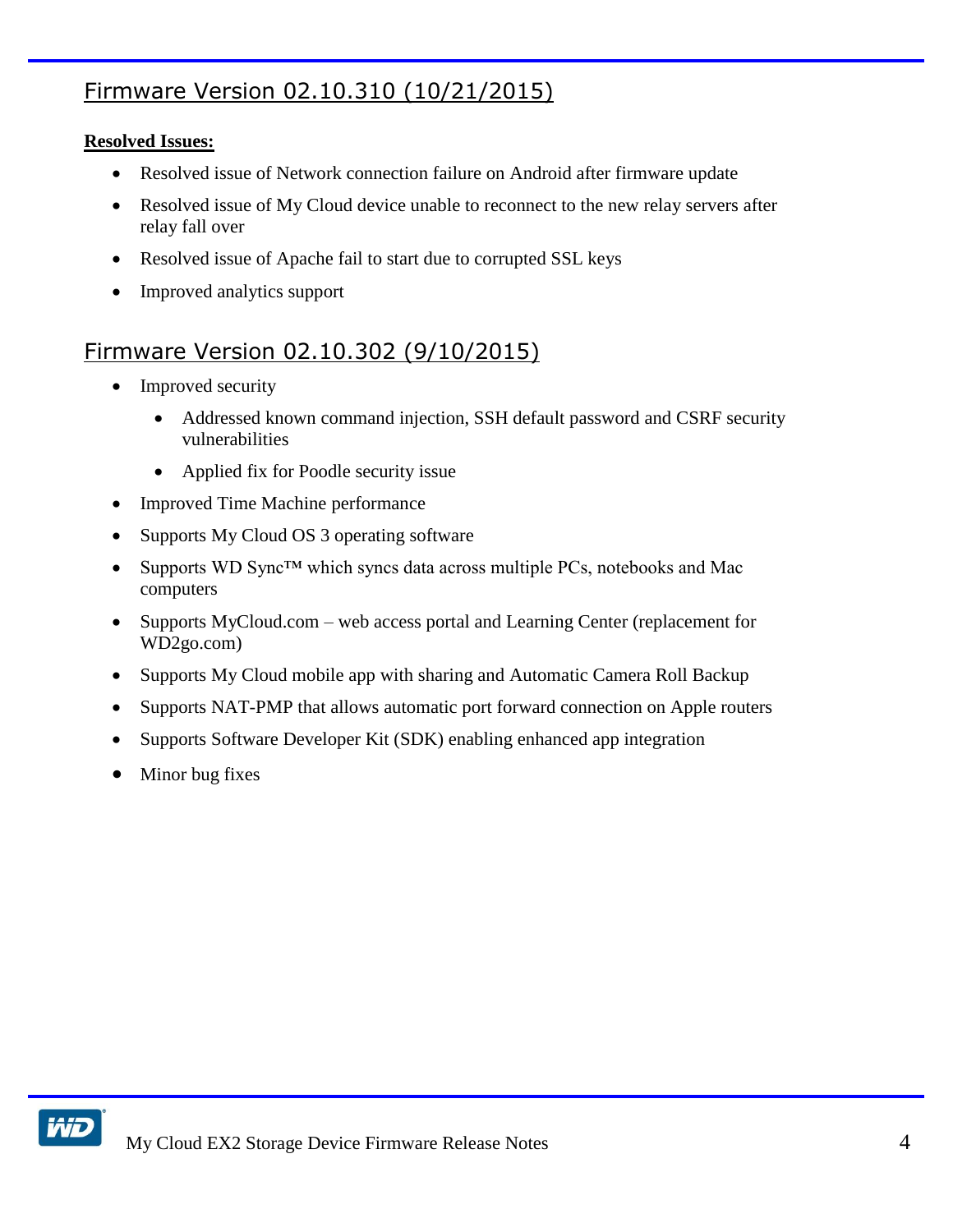## Firmware Version 1.05.36 - (07/07/2015):

### **Resolved Issues:**

Resolved issue of POODLE (CVE-2014-3566) SSLv3 security vulnerability

## Firmware Version 1.05.30 - (12/16/2014):

#### **Resolved Issues:**

- Updated device end user license agreement and app term of services.
- Resolved device not mounting the volume in degraded mode after power loss.
- Resolved encrypted volume unable to mount with original password after performing raid roaming.
- Resolved issue of instability with Remote Access connections.
- Resolved issue of some mobile apps displaying "Remote Access Disabled"
- Resolve screen refresh permission issue with multiple user accounts being open on the same computer.
- Resolved various translation and wording issues in multiple languages.

### Firmware Version 1.05.21 - (10/27/2014):

#### Upgrade to the **My Cloud OS 1.5** experience

#### **Resolved Issues:**

iniz

- Resolved issue of Shellshock (CVE-2014-6271, CVE-2014-6277, CVE-2014-6278, CVE-2014-7169, CVE-2014-7186, CVE-2014-7187) bash security vulnerability.
- Supports 32K hybrid page sizes for enhanced device read and write performance.
- Improved device dashboard user interface response time.
- Supports disabling of media transcoding by turning off Cloud Access.
- Supports creation of a share folder when creating user via 'Getting Started' or adding user through 'Users' page.
- Supports media file name search in WD My Cloud™ mobile app.
- Supports media view filtering in WD My Cloud mobile app.
- Supports USB Backup from attached USB ports.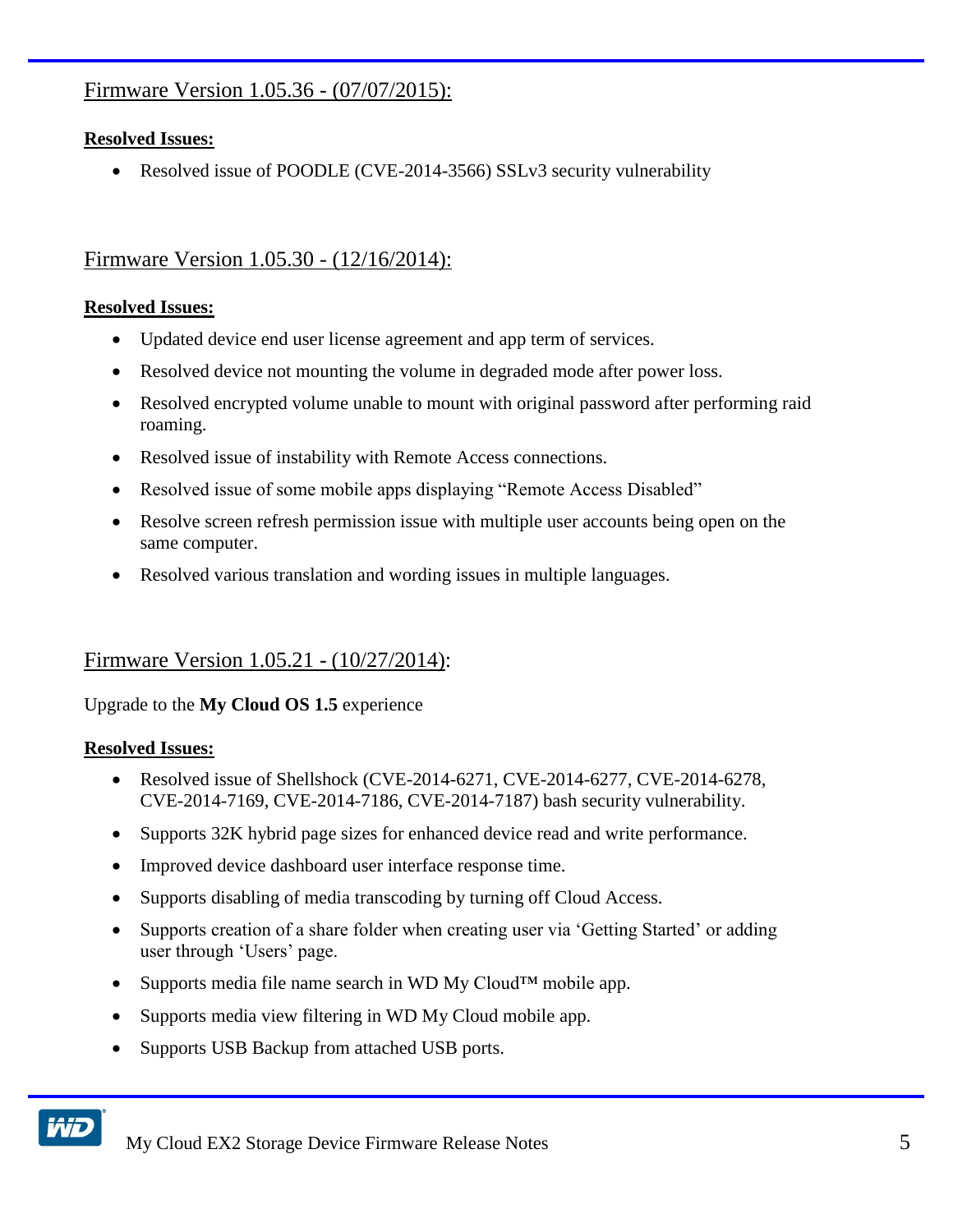- Resolved issue of large data transfer interruption when copying files between the WD My Cloud and an attached USB drive.
- Resolved problems with file transfer performance via MTP protocol.
- Resolved issue of not able to change USB share name.
- Resolved issue of not joining the domain after a reboot when setup with Link Aggregation to 802.3ad
- Resolved issue of FTP download user interface only showing name of the folder instead of full folder path.
- Resolved FTP download function to support file name that contains special characters.
- Resolved issue of Active Directory group not able to access private shares after joining the AD domain.
- Supports RAID capacity expansion for utilize the maximum size of unused storage space.
- Resolved issue of WD Quick View preventing the WD My Cloud EX4 from entering standby mode.
- Resolved issue with the Jumbo frame field setting not getting saved after reboot.

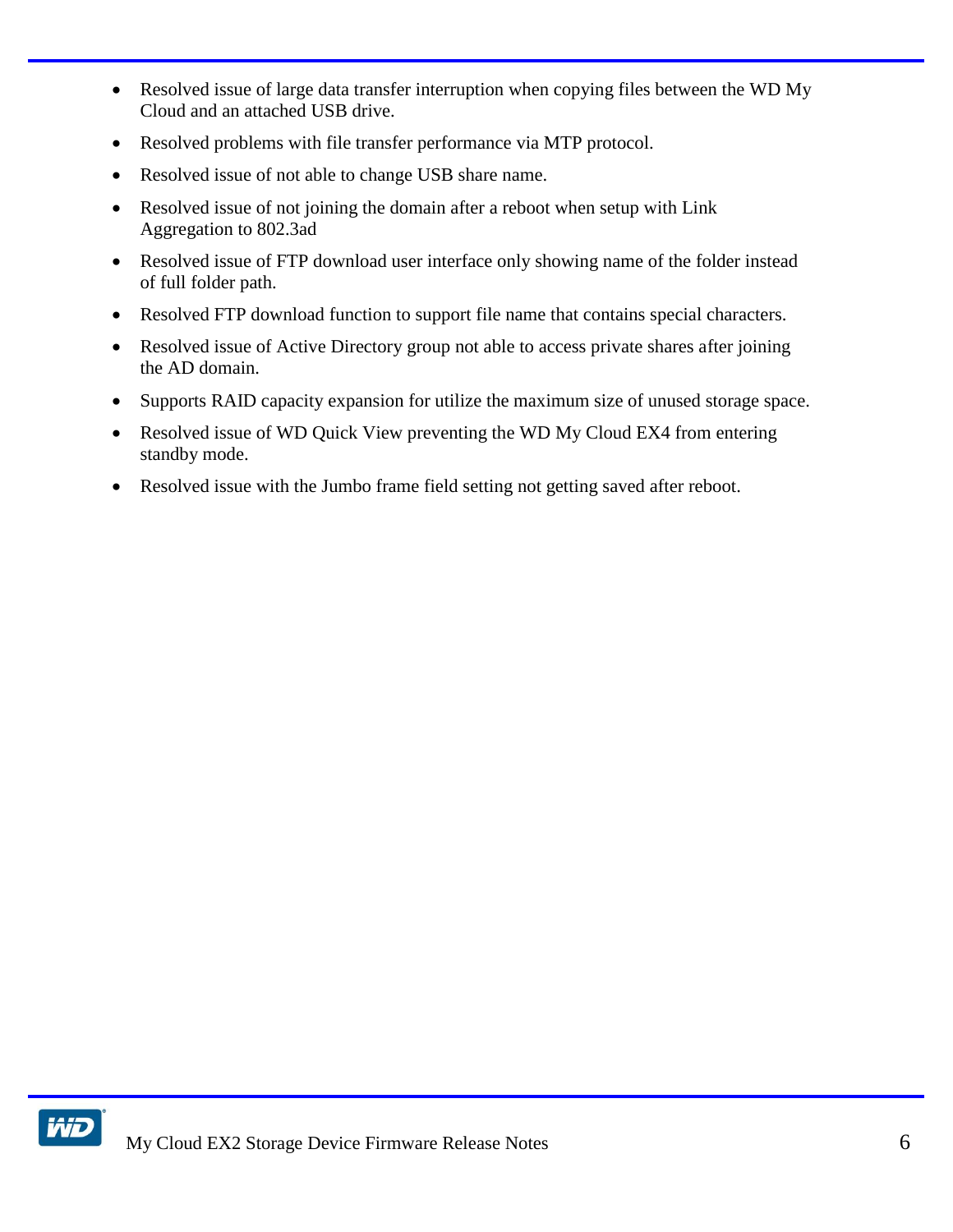## Firmware Version 1.04.05 - (08/18/2014):

#### **Resolved Issues:**

- Resolved issue of data transfer interruption when copying files between the unit and an attached USB drive.
- Resolved issue of .smi subtitle files are not displayed when streaming videos to  $LG^{\circledast}$ Smart TVs.

### Firmware Version 1.04.04 - (07/23/2014):

- Supports 5TB and 6TB hard drive.
- Updated Diagnostics section under the "Home" tab which has a provision to display the Disk Drive temperature.
- Updated the "Remember Me" feature to retain the user's credentials.
- Updated FTP and NFS protocol to be disabled by default. Changes will occur if device is reset to factory state.
- Resolved DLNA Media Serving to be disabled by default. Changes will occur if device is reset to factory state.
- Resolved the issue when device is in JBOD and using the DNLA Media Server "Rebuild" button may crash the media server.
- Resolved issue preventing user from changing the file name in the public shares.
- Resolve issue of unable to reboot the device while a USB is plugged in.
- Supports transfer progress percentage when downloading file using HTTP Downloads function.
- Resolved persistence of file extension when renaming a downloaded file using HTTP Downloads function.
- Resolved issues using HTTP Downloading with server require user's credentials.
- Resolved domain join issue to Windows Server 2012 Active Directory requiring Realm (Domain) name instead of Workgroup name.
- Resolved issue causing Adware applications to crash the Dashboard.
- Resolved issues preventing multiple files download using Web File Viewer.
- Resolved issue relating to session timeout while using Web File Viewer.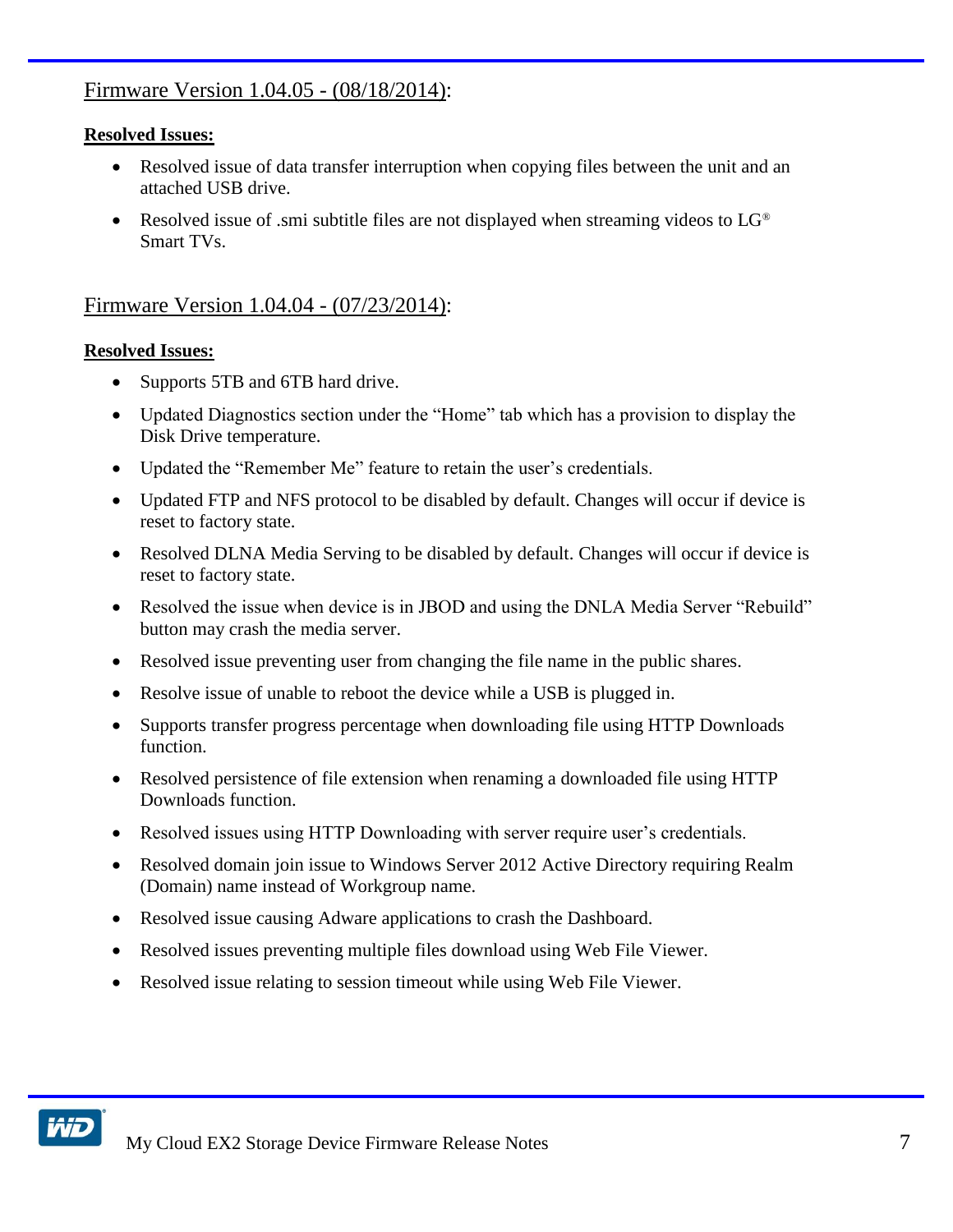## Firmware Version 1.03.41 - (06/10/2014):

- Supports backup to compatible USB devices using Media Transfer Protocol (MTP) and Picture Transfer Protocol (PTP).
- Supports ability to block or allow certain DLNA devices from accessing the server.
- Supports rescan and rebuild function for new media files to show accurate count in the web UI.
- Supports user configurable Disk Sync Management function over USB ports.
- Supports external USB drive to be used as a target device for Windows Backup, WD SmartWare and Apple Time Machine.
- Supports power management with attached compatible USB devices and inactivity timer to initiate drive sleep mode.
- Supports displaying current system log info on web UI.
- Supports share selection in Remote Backup to be able to select multiple shares for backup.
- Resolved problems with file transfer performance via WD My Cloud desktop.
- Updated 'Remember Me' feature to only remember Username and not the User's password. This was intended for security purposes.
- Resolved issue to allow changing the admin username from Users tab.
- Resolved issue to have option to change share permission on Admin account.
- Resolved issue when user quota is at 90% and above an email alert will be sent out.
- Resolved issue with P2P to save file correctly when changing torrent path on different volume.
- Resolved issue for P2P share permissions.
- Resolved issue with USB drives ejecting properly from UI when connected to the hub.
- Resolved issue for attached USB drive displaying under Shares tab and able to set it as private or public share.
- Resolved issue to be able to rename shares, usernames, and groups if needed.
- Resolved issue when unit is in standby mode, it will not send alert message via email or text message.
- Resolved issue when creating new folder while internal backup is in progress, previous backup job hangs.
- Resolved issue with error code-generating and email register function being disabled when Cloud Access is disabled.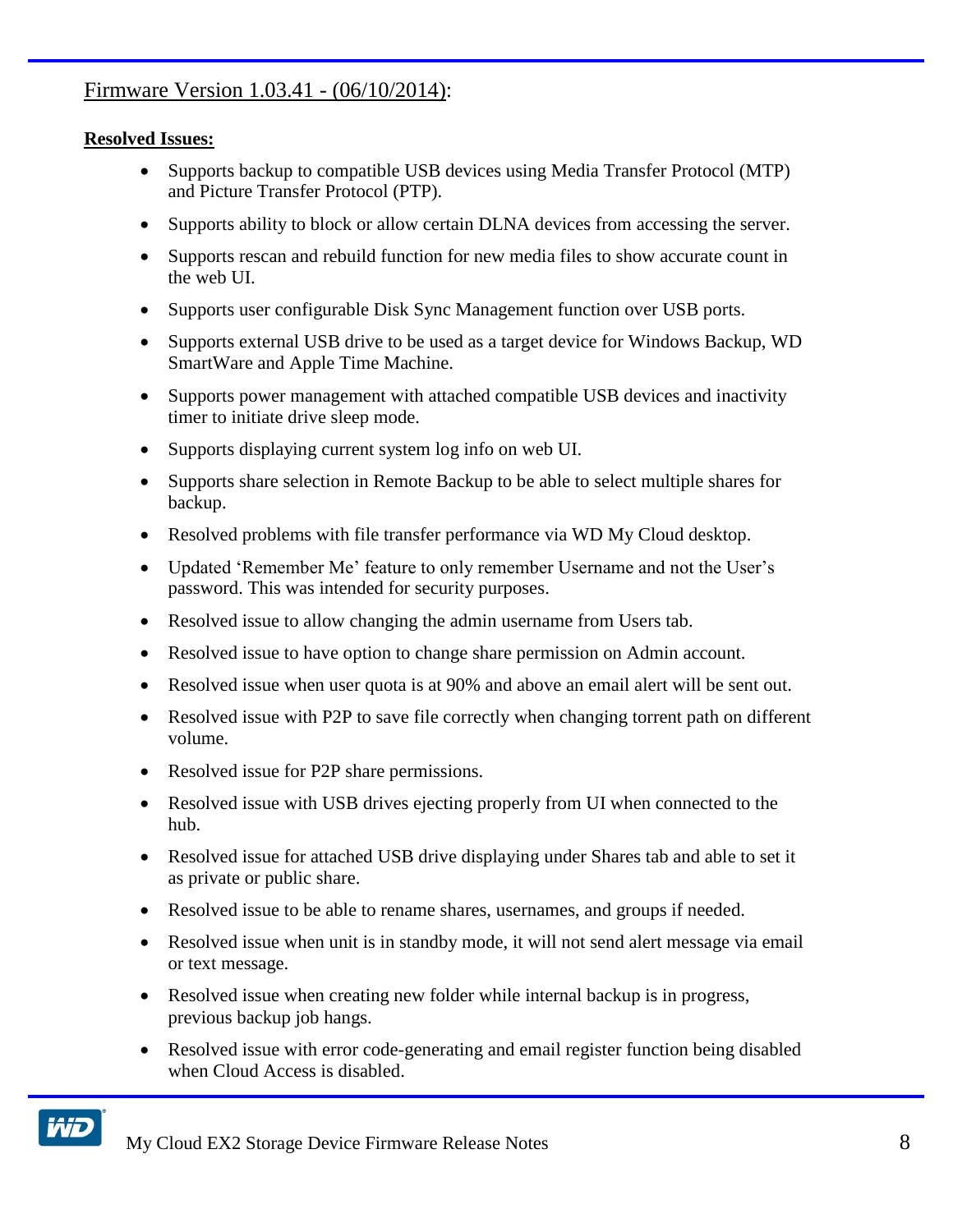- Resolved issue with .flac extension not showing up in iTunes.
- Resolved issue regarding not showing the correct percentage in progress bar when performing incremental backup to internal drive.
- Resolved issue with certain USB devices not displaying on the web UI and network share.
- Resolved problem with transferring file to mapped Public folder shares.
- Resolved issue not showing correct alert message when a drive volume failed.
- Resolved issue not allowing user to disable or delete clients when connected to an iSCSI target.
- Resolved issue with UI responsiveness while uploading large files via P2P.
- Resolved issue with USB device not being indexed by media server when it is connected and the DLNA Media Streaming function is defaulted to 'ON'.
- Resolved issue where USB hard drives won't spin down after safe removal from the web UI.
- Resolved USB mounting issue with certain USB drive models.
- Resolved issue with recycle bin not visible via SMB or AFP when is turned on.
- Resolved issue with capacity gauge not showing accurate media data in device.
- Resolved issue where user is not able to create email or generate DAC code using Cloud Access function after joining an Active Directory domain.
- Resolved issue with Active Directory user with full access not able to access private shares if access is granted.
- Resolved issue with created users not showing up correctly in the dashboard under "Users" tab after being joined to an Active Directory domain.
- Resolved Active Directory administrator accessing shares when connecting.
- Resolved issue with joining Active Directory to force requirement of workgroup and domain name.
- Resolved issue when joining an Active Directory, the User tab in the Web UI does not show the account name and logon name.
- Resolved issue when renaming admin account, the unit would ask for user credentials that were never set up.
- Resolved issue when Format Disk function is active, user can still perform the System Restore function.
- Resolved issue with incremental backup always performing a full backup.
- Resolved issue with user's preferred date and time not being reflected when changing the date format.

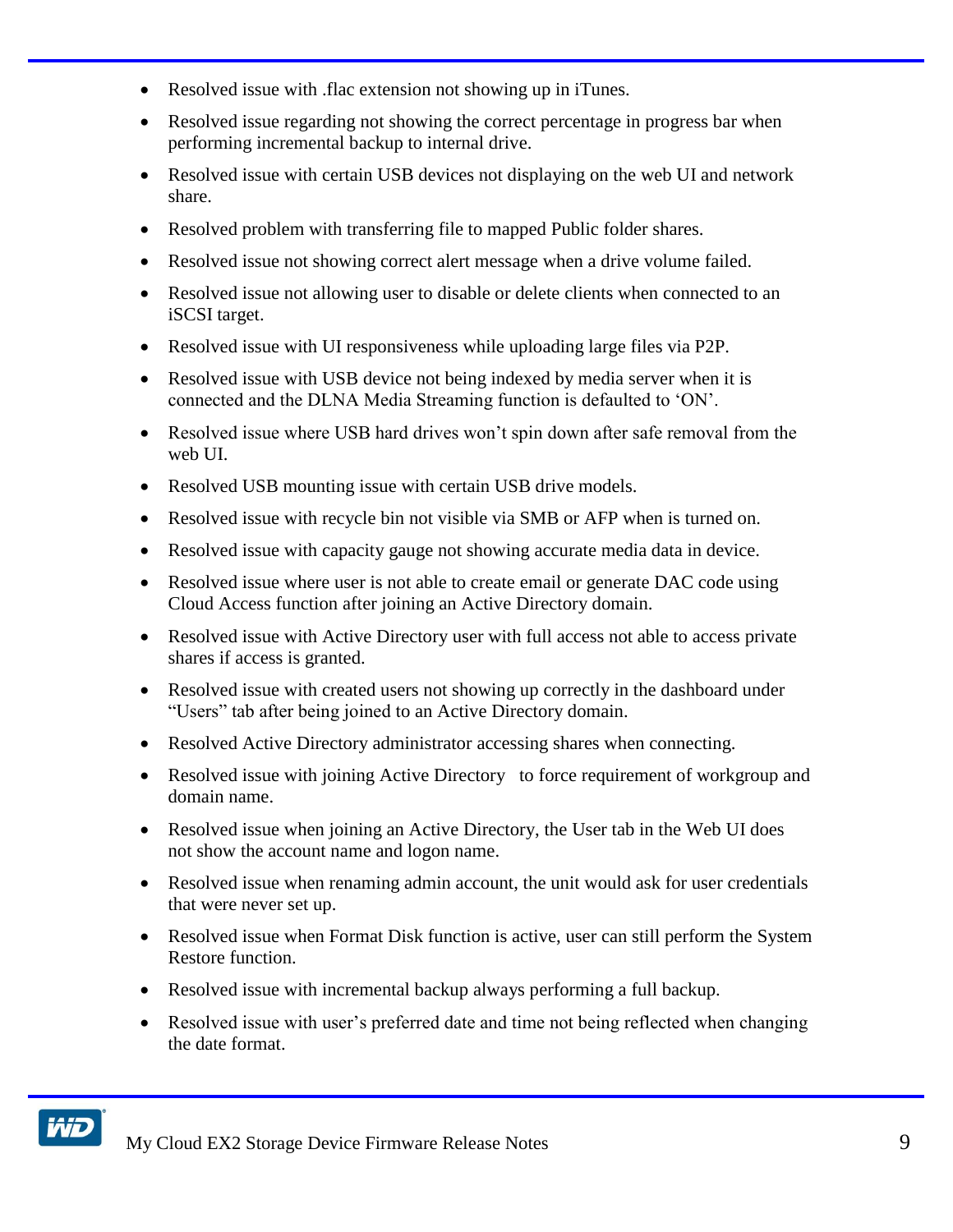- Resolved issue with recycle share not being created when performing a system restore of the unit.
- Resolved issue of not prompting for password window when enabling Remote Server.
- Resolved when DLNA Media Streaming is turned OFF, the iTunes server also stops indexing media files from share folders.
- Resolved issue with user not able to enter static IP address in IPv6 fields
- Resolved issue where sometimes unit shows up twice under Windows Explorer Network.
- Resolved periodic screen refresh issue after making device setting changes.
- Resolved various translation and wording issues in multiple languages.
- Resolved UI layout issues.

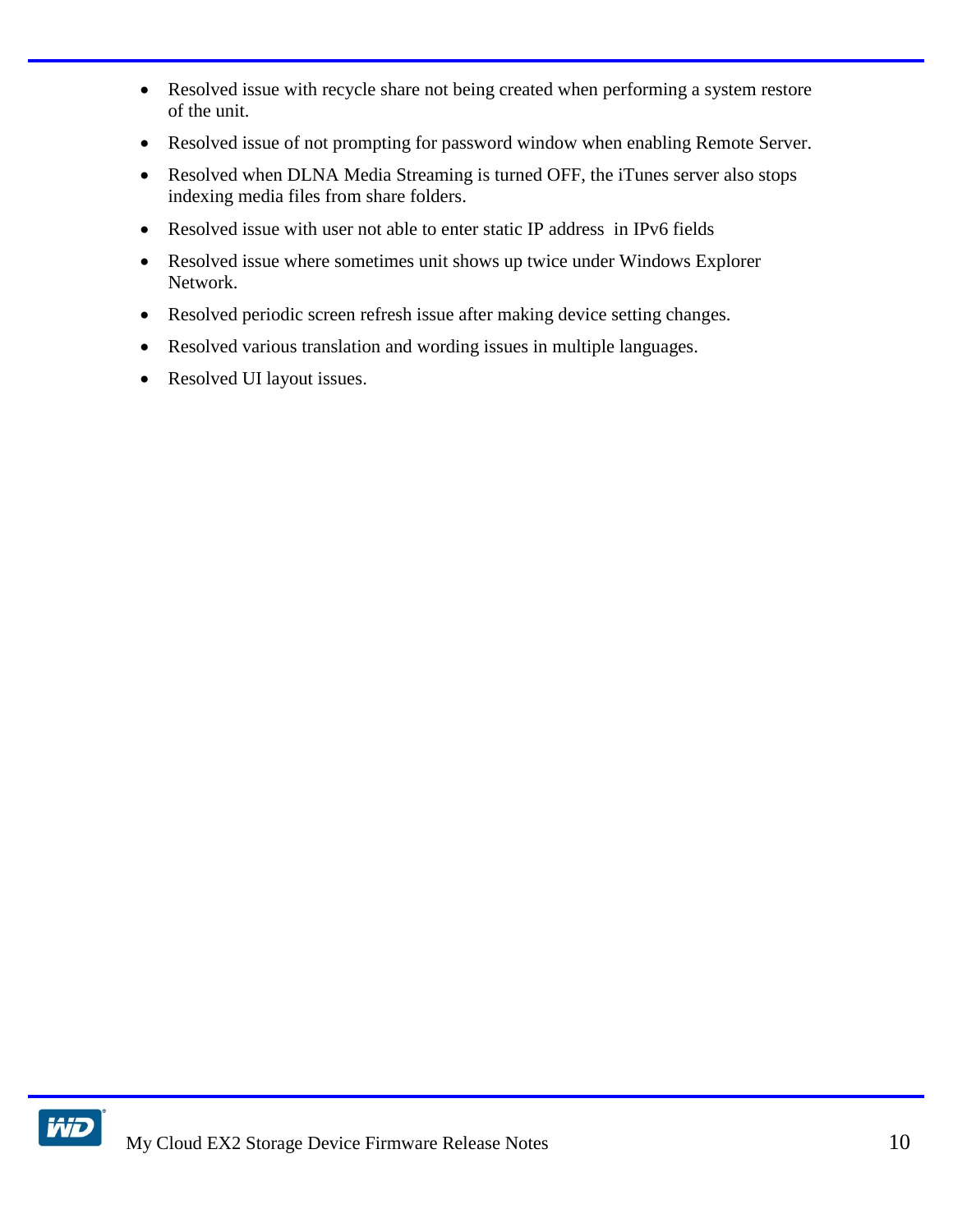## Firmware Version 1.02.08 - (04/23/2014):

### **Resolved Issues:**

• Updated OpenSSL to address TLS Heartbleed Extension (CVE-2014-0160)

## Firmware Version 1.02.06 - (04/18/2014):

#### **Resolved Issues:**

- Resolved various language translation issues.
- Updated device detection on the network via WD mobile apps to be more robust.

### Firmware Version 1.02.03 - (02/14/2014):

#### **Resolved Issues:**

Resolved issue of shares being hidden when a JBOD to a RAID 1 migration is performed.

## Firmware Version 1.02.02 - (03/04/2014):

- Resolved issue of immediate file transcoding not happening when multiple files are copied to the internal drive folders.
- Resolved various translation issues, including misspellings and text run-ons, in all languages.
- Resolved issue with UPnP® not detecting the new device hostname.
- Resolved issue of the System Diagnostics Quick Test not showing consistency with drive reports.
- Resolved issue of volume not being accessible via Apple Filing Protocol (AFP) when the volume usage is above 95%.
- Resolved issue of USB drives not showing up using WD My Cloud Desktop app software.
- Resolved of 'Auto Update' function not changing state when system restore is performed.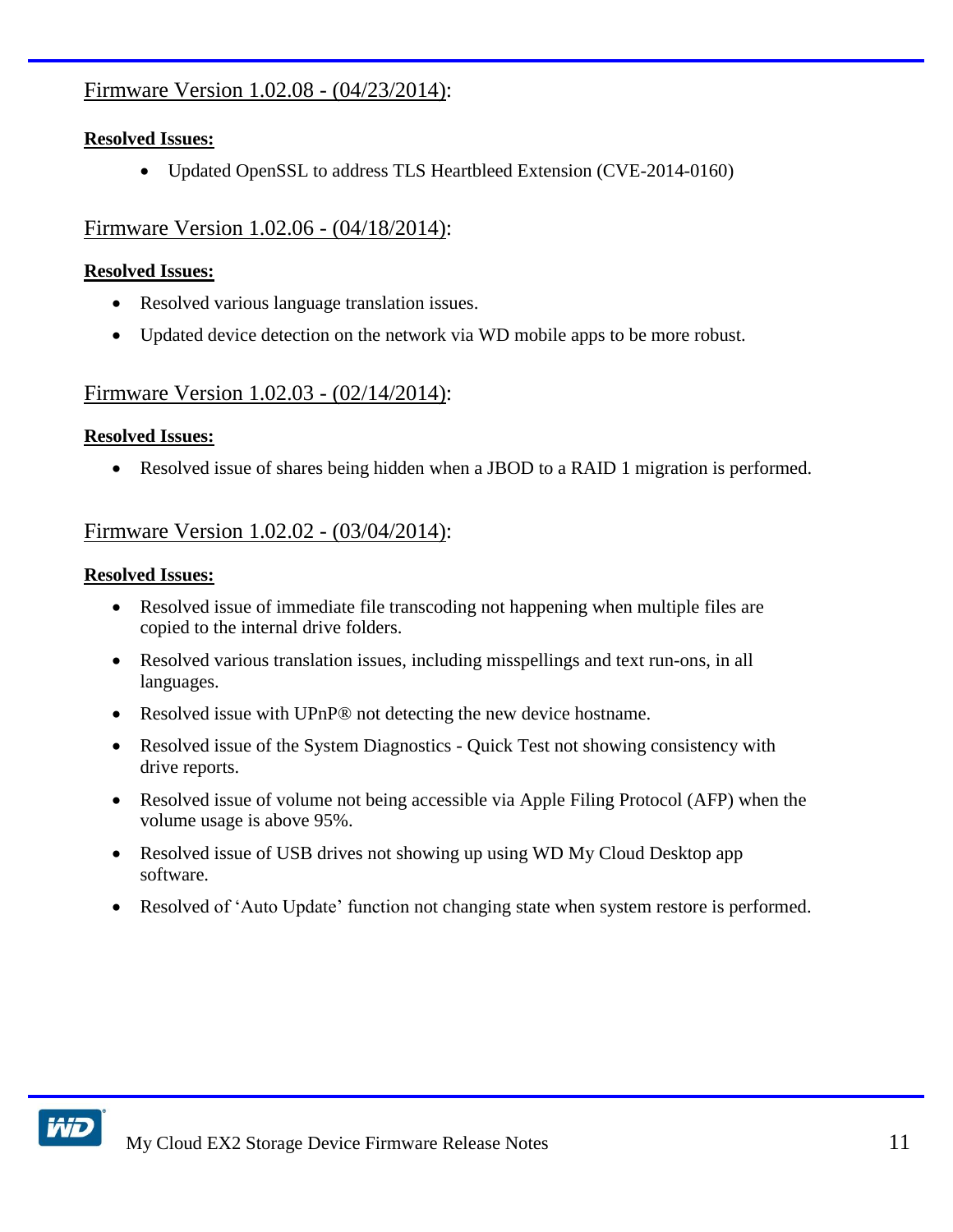## Firmware Version 1.01.08 - (01/23/2014):

#### **Initial Release:**

- Web user management interface
- User access control
- Dual USB 3.0 ports
- Gigabit Ethernet network adapter
- Automatic firmware update
- Drive standby mode
- Twonky DLNA Certified<sup>®</sup> media server
- $\bullet$  iTunes<sup>®</sup> support
- Apple Time Machine<sup>®</sup> support
- WD My Cloud™ mobile app support
- WD My Cloud desktop app support
- WD Photos™ mobile app support
- Support Uninterruptible Power Supply (USB and network)
- Robust disk management: RAID 0, 1, JBOD, spanning
- Hot swappable (RAID 1), RAID roaming, disk roaming, RAID migration
- Support for multiple RAID volumes
- Network recycle bin
- Remote backup to another My Cloud EX2 or My Cloud EX4 on the LAN or WAN
- iSCSI target
- Full-feature FTP services
- Jumbo frame support
- IPv4/IPv6 support
- Real-time resource monitor
- Volume encryption with boot-up password
- SNMP
- Virtual volumes

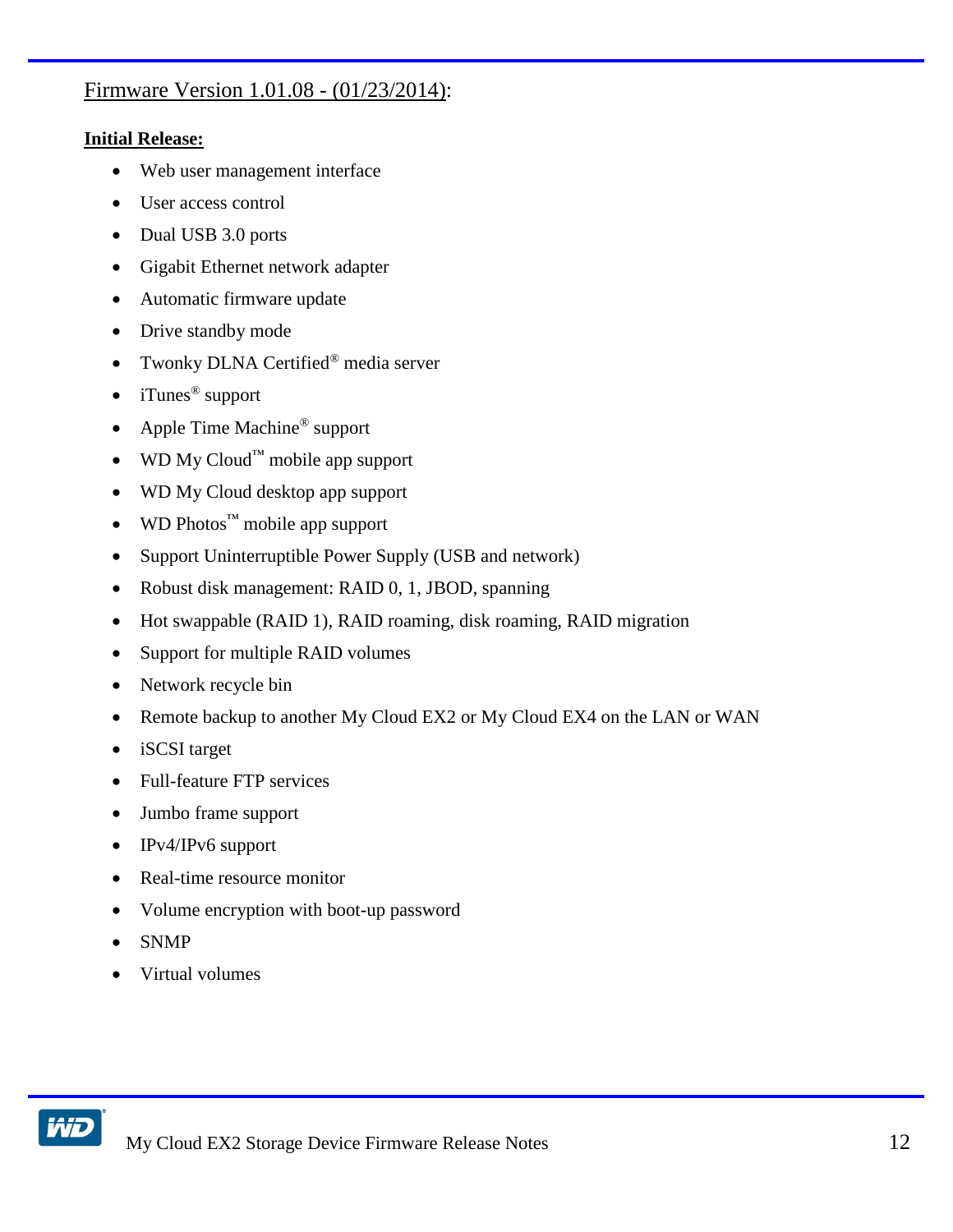## **Installing the Firmware Update**

Firmware is an important set of instructions that tells your My Cloud EX2 how to operate and what the interactive screens should look like, as well as ensures accurate functionality. Updating the firmware enables you to take advantage of improvements to the operation and performance of your My Cloud EX2.



**Important:** Make sure the AC power adapter remains connected during the firmware update. A power disruption during the update process can corrupt the system firmware.

#### **To update the firmware: Automated**

- **1.** In Windows XP, Windows Vista®, Windows 7, Windows 8, or Windows 10, type the device's IP address or http://wdmycloudEX2 in the URL. For MAC, type [http://wdmycloudEX2.local](http://wdmycloudex2.local/) in the URL.
- **2.** If you have secured your device previously with a password, enter your password and click the **Login** button on the main login screen.
- **3.** Click **Settings** located on the main dashboard screen.
- **4.** Click **Firmware Update** to open this section.
- **5.** Click the **Check for Updates** button.
- **6.** If new firmware is available, an **Update Firmware** pop up message will appear.
- **7.** Click the **Install & Reboot** button to automatically download the firmware.
- **8.** Once the firmware has been downloaded, the update process will begin, followed by a reboot of the device. This process will take a few minutes.

### **To update the firmware: Manual**

- **1.** Go [http://support.wdc.com/KnowledgeBase/answer.aspx?ID=10440,](http://support.wdc.com/KnowledgeBase/answer.aspx?ID=10440) follow instruction to download the firmware.
- **2.** In Windows XP, Windows Vista®, Windows 7, Windows 8, or Windows 10, type the device IP address or http://wdmycloudEX2 in the URL. For MAC, type [http://wdmycloudEX2.local](http://wdmycloudex2.local/) in the URL.
- **3.** If you have secured your device previously with a password, enter your password and click the **Login** button at the main login.
- **4.** Click **Settings** located on the main dashboard screen**.**
- **5.** Click **Firmware Update** to open this section.
- **6.** Click the **Update from File** button.
- **7.** Browse to the location where you saved the firmware file and select it.
- **8.** When the **Update Firmware** pop-up window appears, click the **OK** button to proceed with the firmware update. Once the process is complete, the device will reboot. This process will take a few minutes.